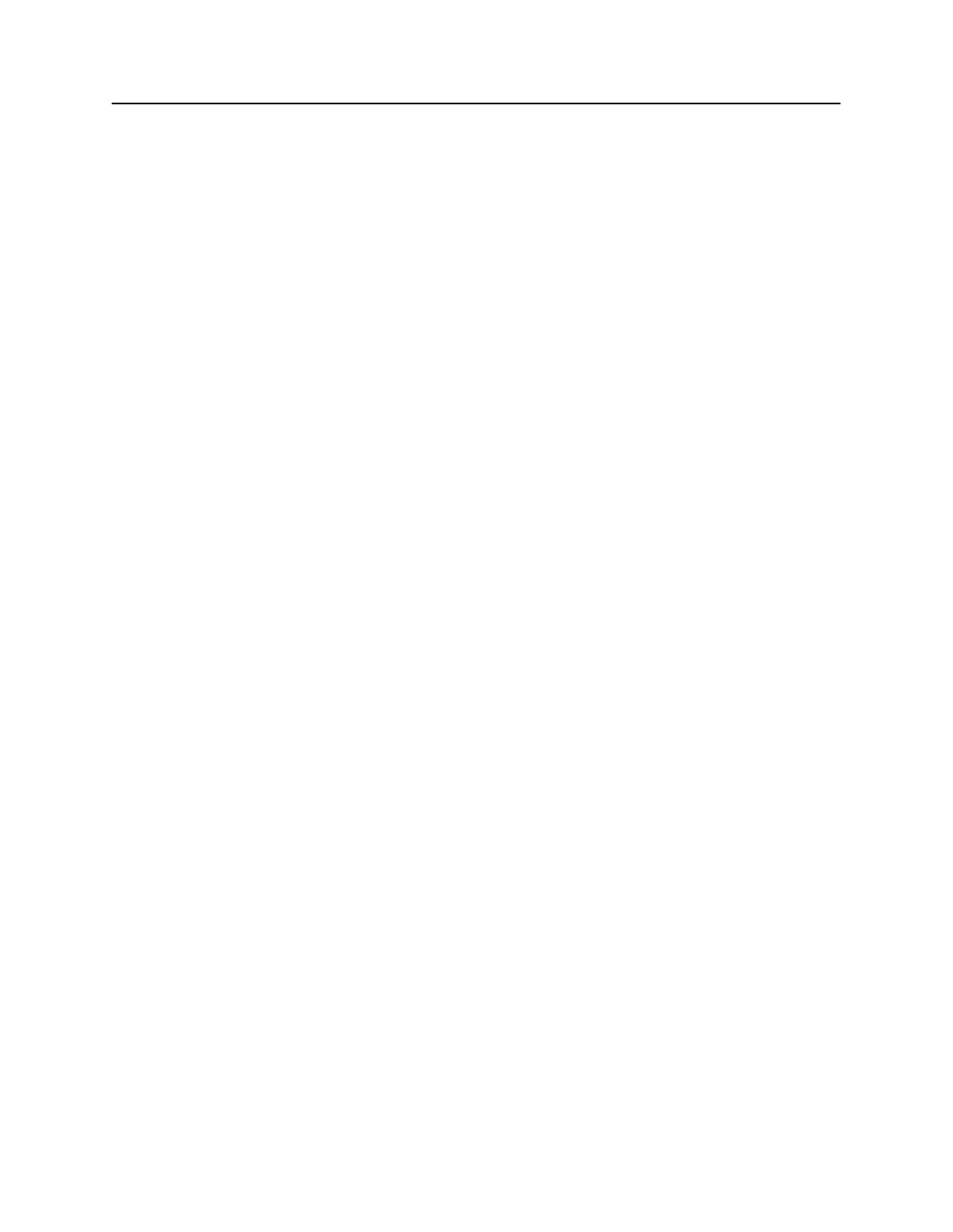```
 After swallowing Seek medical treatment.
6 Fire fighting measures 
 Suitable extinguishing agents 
   Product is not flammable. Use fire fighting measures that suit the 
   surrounding fire. 
 Protective equipment: No special measures required.
7 Accidental release measures 
 Person-related safety precautions: Not required.
 Measures for environmental protection: 
   Do not allow material to be released to the environment without proper 
   governmental permits. 
 Measures for cleaning/collecting: Pick up mechanically.
 Additional information: 
   See Section 7 for information on safe handling 
   See Section 8 for information on personal protection equipment. 
   See Section 13 for disposal information. 
8 Handling and storage 
 Handling 
 Information for safe handling: 
   Keep container tightly sealed. 
   Store in cool, dry place in tightly closed containers. No 
   special precautions are necessary if used correctly. 
 Information about protection against explosions and fires: 
   No special measures required. 
 Storage 
 Requirements to be met by storerooms and receptacles: 
   No special requirements. 
 Information about storage in one common storage facility: Not required.
 Further information about storage conditions: None.
9 Exposure controls and personal protection 
 Additional information about design of technical systems: 
   No further data; see item 7. 
   Components with limit values that require monitoring at the workplace: 
   Not required.
```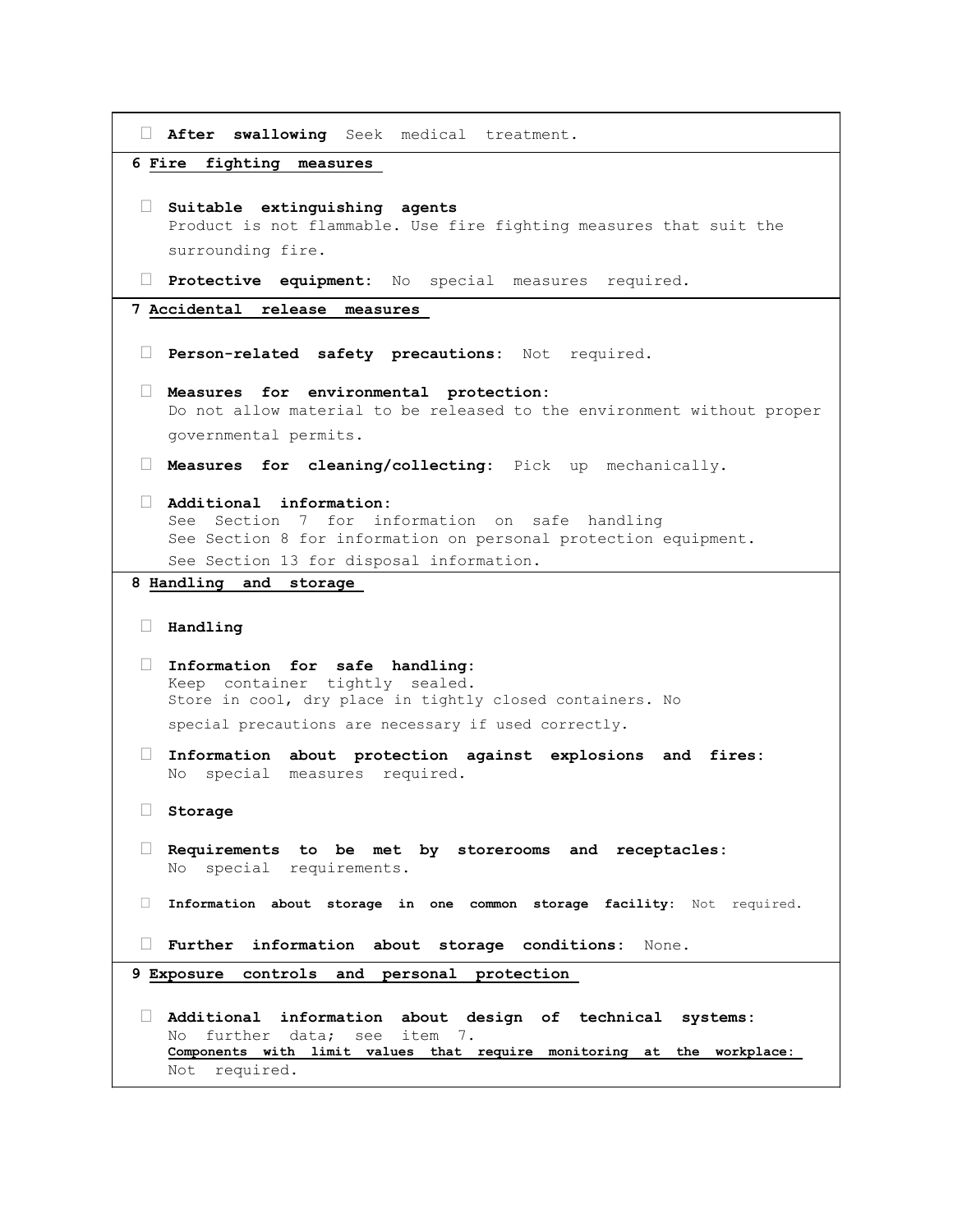```
 Additional information: No data
 Personal protective equipment 
 General protective and hygienic measures 
   The usual precautionary measures for handling chemicals should be 
   followed. 
 Breathing equipment: Not required.
 Protection of hands: Not required.
 Eye protection: Safety glasses
 Body protection: Protective work clothing.
10 Physical and chemical properties: 
 Form: Powder
 Color: Black
 Odor: Odorless
 Value/Range Unit Method
 Change in condition
Melting point/Melting range: 3727 °C
 Boiling point/Boiling range: Not determined
 Sublimation temperature / start: Not determined
 Flash point: Not applicable
 Flammability (solid, gaseous) Product is not flammable.
Ignition temperature: Not determined
 Decomposition temperature: Not determined
 Danger of explosion: 
   Product does not present an explosion hazard. 
 Explosion limits: 
Lower: Not determined
 Upper: Not determined
```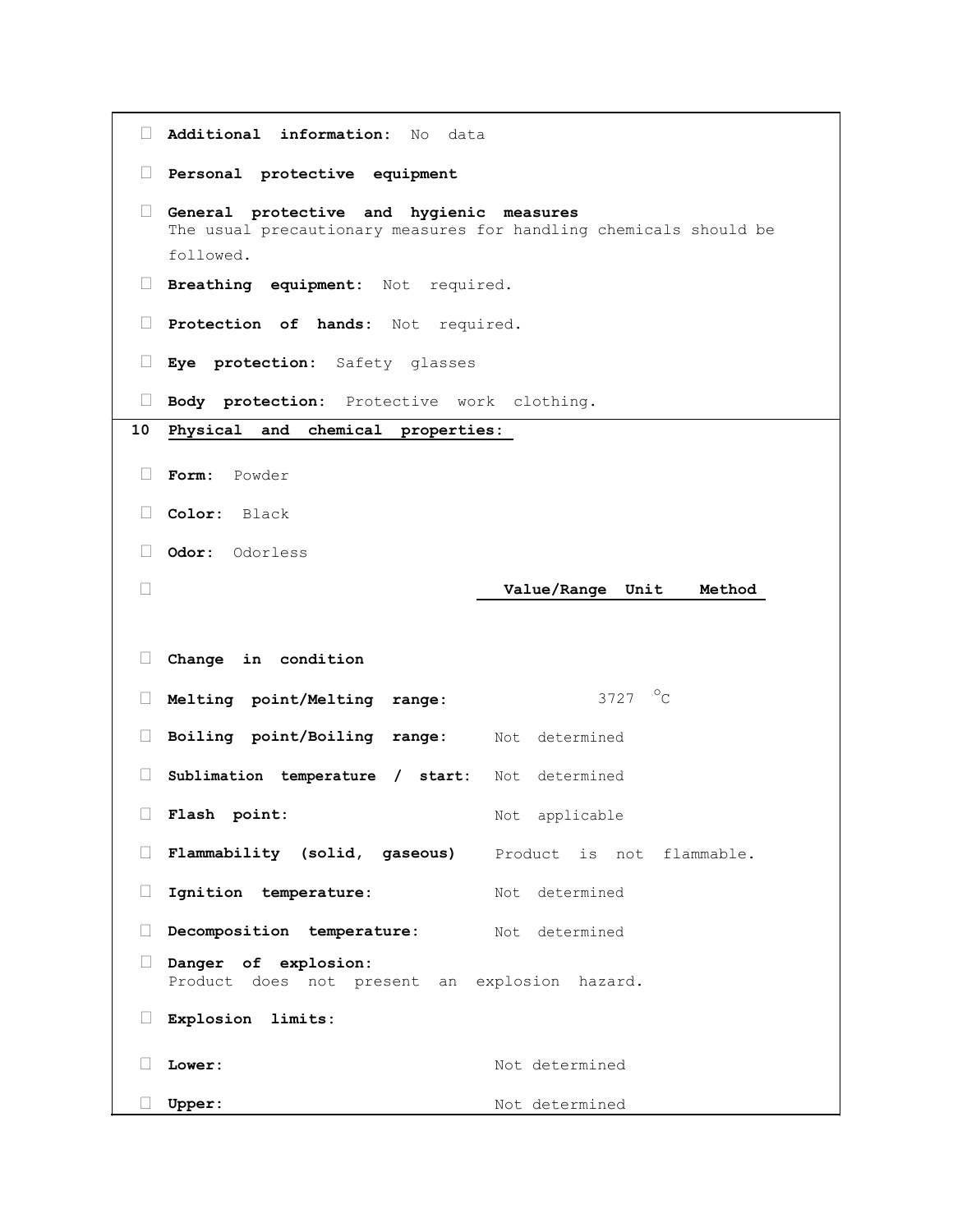```
Vapor pressure: Not determined
  Density: 3.05-3.30 g/cm<sup>3</sup> (at 20 <sup>o</sup>C)
  Solubility in / Miscibility with
  Water: Insoluble
10 Stability and reactivity
  Thermal decomposition / conditions to be avoided: 
    Decomposition will not occur if used and stored according to 
    specifications. 
  Materials to be avoided: None known.
  Dangerous reactions No dangerous reactions known
  Dangerous products of decomposition: 
    No dangerous decomposition products known 
12 Toxicological information 
  Acute toxicity: 
  Primary irritant effect: 
  on the skin: Generally the product does not irritate the skin.
  on the eye: Powder: irritant effect
  Sensitization: No sensitizing effects known.
  Subacute to chronic toxicity: 
    Elemental carbon/carbon black is mainly a nuisance dust. It is 
    irritating to the eyes and may cause conjunctivitis, cornea damage, and 
    inflammation of the eyelids. 
  Additional toxicological information: 
    To the best of our knowledge the acute and chronic toxicity of this 
    substance is not fully known. 
    No classification data on carcinogenic properties of this material is 
    available from the EPA, IARC, NTP, OSHA or ACGIH. 
13 Ecological information: 
  General notes: 
    Do not allow material to be released to the environment without proper 
    governmental permits. 
14 Disposal considerations 
  Product:
```